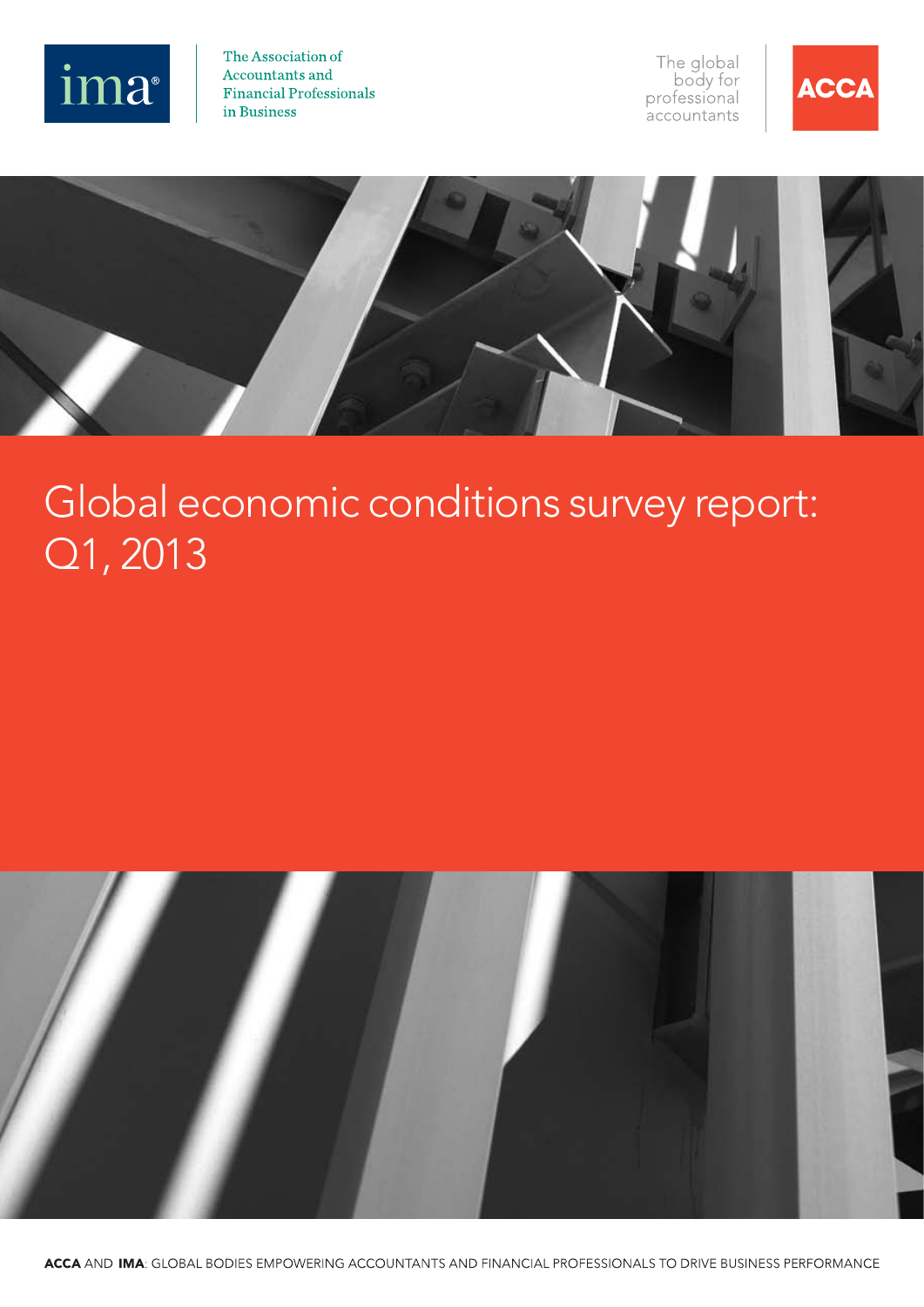#### ABOUT ACCA

ACCA (the Association of Chartered Certified Accountants) is the global body for professional accountants. We aim to offer business-relevant, firstchoice qualifications to people of application, ability and ambition around the world who seek a rewarding career in accountancy, finance and management.

We support our 154,000 members and 432,000 students throughout their careers, providing services through a network of 83 offices and centres. Our reputation is grounded in over 100 years of providing world-class accounting and finance qualifications. We champion opportunity, diversity and integrity, and our long traditions are complemented by modern thinking, backed by a diverse, global membership. By promoting our global standards, and supporting our current and future needs of international business.

#### ABOUT IMA

IMA® (Institute of Management Accountants), the association for accountants and financial professionals in business, is one of the largest and most respected associations focused exclusively on advancing the management accounting profession. Globally, IMA supports the profession through research, the CMA® (Certified Management Accountant) program, continuing education, networking, and advocacy of the highest ethical business practices. IMA has a global network of more than 60,000 members in 120 countries and 200 local chapter communities. IMA provides localized services through its offices in Montvale, N.J., USA; Zurich, Switzerland; Dubai, UAE; and Beijing, China.

### **CONTACTS**

For further information about the Global Economic Conditions Survey and the series of quarterly reports, please contact:

Wendy Towner Head of Business Intelligence, ACCA +44 (0) 207 059 5755 wendy.towner@accaglobal.com

For further information about the technical and policy issues raised in this report, please contact:

Emmanouil Schizas Senior Policy Adviser, ACCA +44 (0)207 059 5619 emmanouil.schizas@accaglobal.com

Dr Raef Lawson Professor-in-Residence and Vice President of Research Institute of Management Accountants +1 201 474 1532 rlawson@imanet.org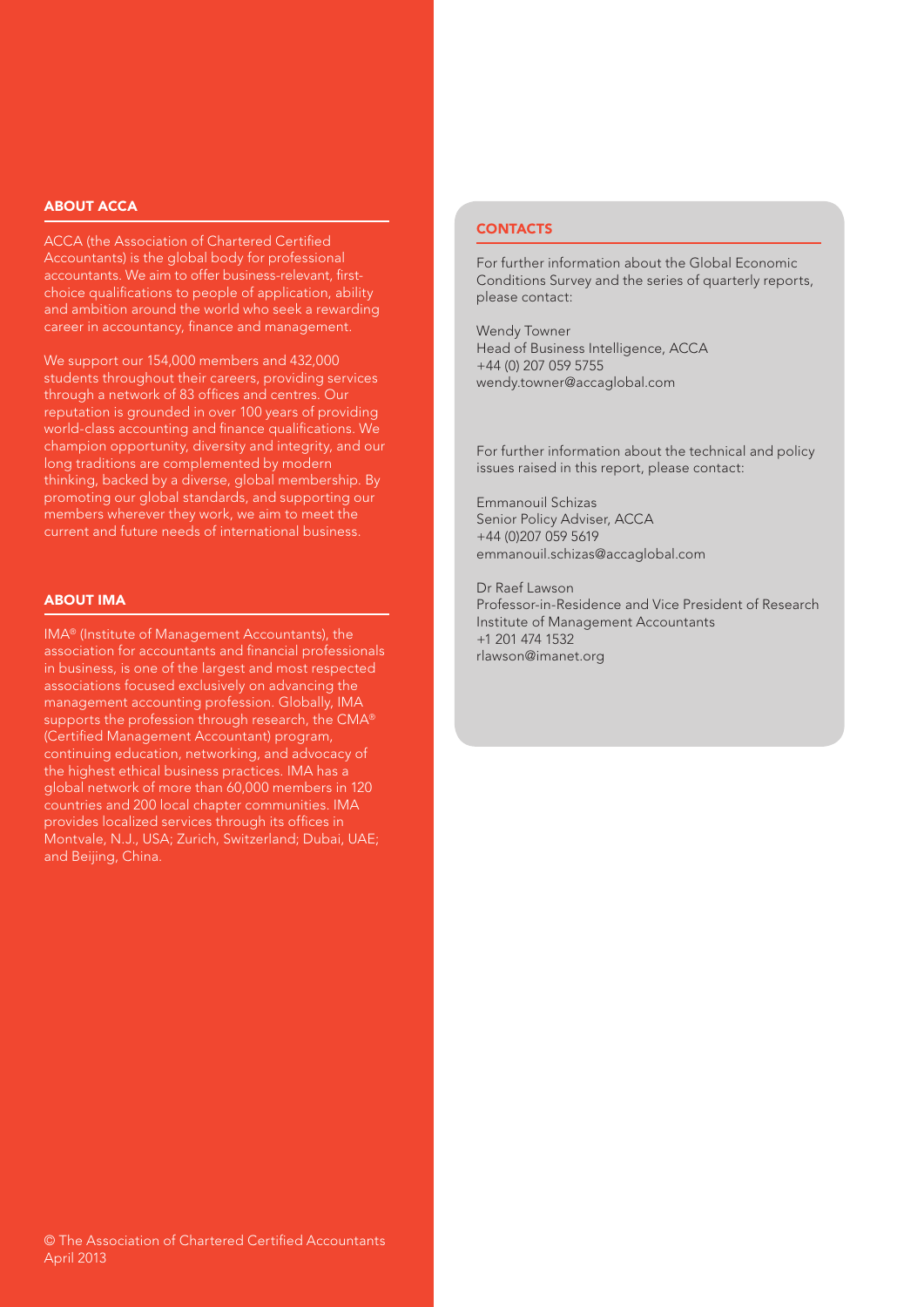# Global economic conditions survey report: Q1, 2013

## About the survey

The global economic conditions survey, carried out jointly by ACCA and IMA since late 2011, is the largest regular economic survey of accountants in the world, both in terms of the number of respondents and in terms of the number and scope of economic variables it monitors. Its main indices are good predictors of GDP in the OECD countries and daily trend deviations correlate well with the VIX or 'fear' index, which measures expected stock price volatility.

The Q1 2013 survey is the sixth jointly carried out by ACCA and IMA and the seventeenth in the series since it was launched in early 2009. Between 28 February and 21 March 2013, it attracted responses from just under 2,000 finance professionals, including almost 800 senior managers, and among those 168 CFOs. As always, ACCA and IMA are grateful to our members who took the time to share their first-hand views of the recovery.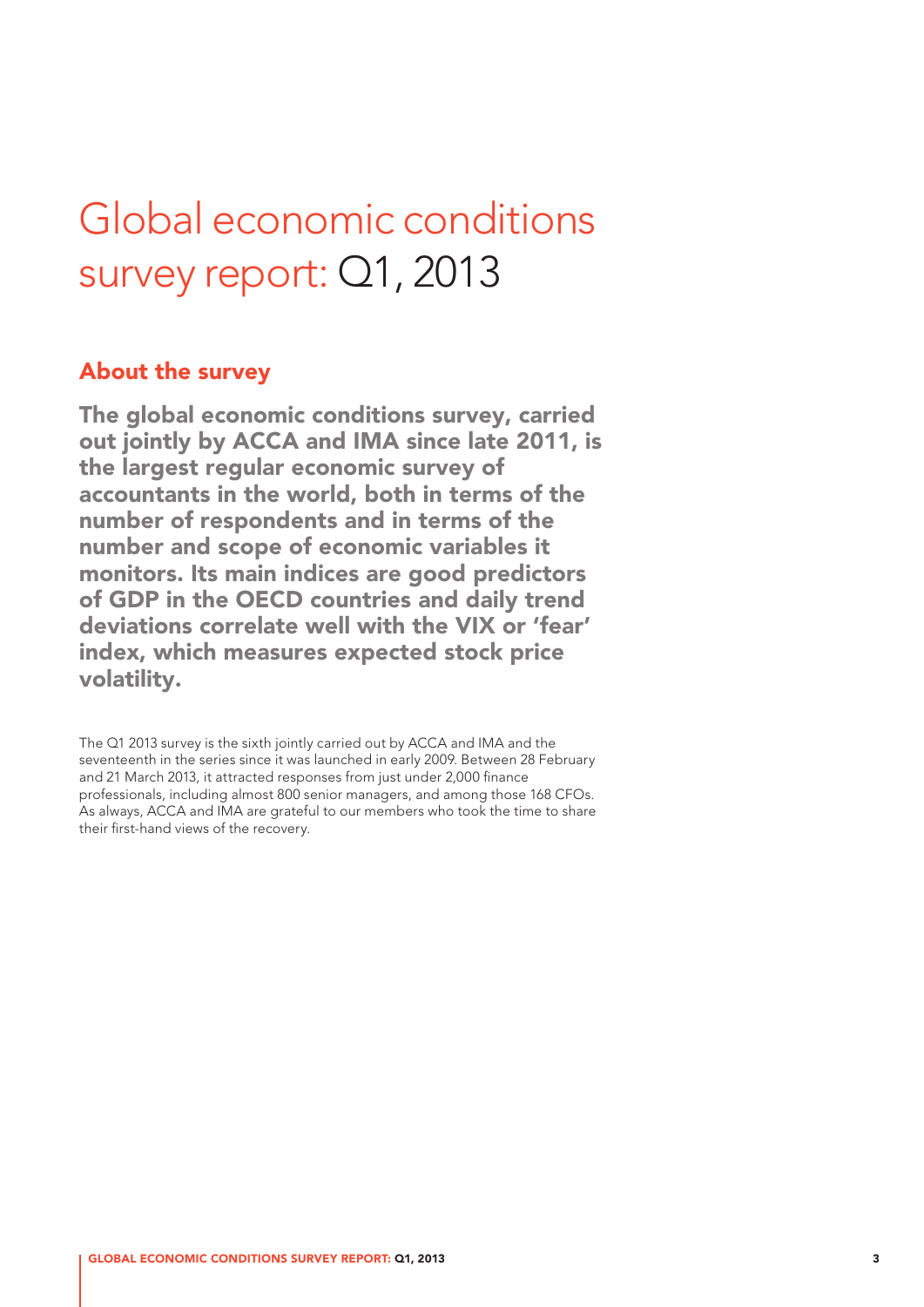# Widespread optimism gives global economy a short-lived boost

Nearly one quarter (24%) of respondents reported they were more confident about the prospects of their organisations than three months earlier, up from 19% in late 2012, while 37% reported a loss of confidence, down from 43%. Further analysis reveals that this rise in global business confidence is significant, and can't be explained away as the result of changes in the makeup of the GECS sample. However, it also can't be explained in terms of the fundamentals, such as changes in demand, access to finance, or value added opportunities. The confidence gains recorded in Q1 2013 are much larger than what would be expected given improved economic fundamentals. As a result, they are likely to be shortlived.

Instead of fundamentals, it is rising expectations of a global recovery that have boosted respondents' confidence – a sharp increase illustrated in Figure 1. Over two fifths (43%) of respondents in early 2013 believed the global economy was improving or about to do so, up from 30% in the previous quarter, while just over half (54%) expected deterioration or stagnation, down from 65% in late 2012. This re-appraisal of economic trends to some extent an established seasonal effect; it was also observed in previous first- and secondquarter surveys, and tends to be reversed as the year draws to a close.

Figure 1: Major ACCA/IMA indices





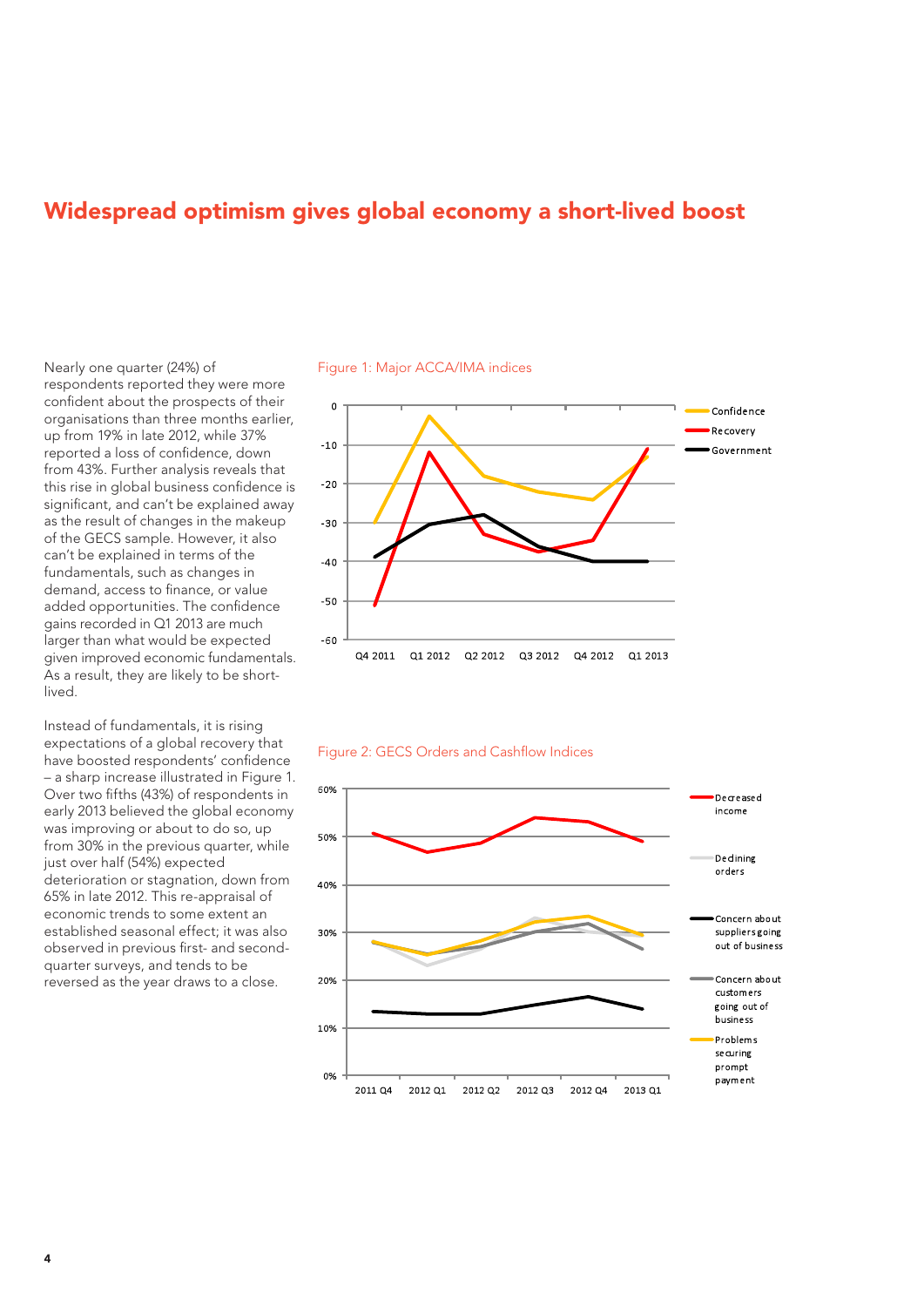



#### Figure 4: Share of respondents reporting business opportunities, by type



There is one more reason to expect a significant loss of confidence in the second quarter of 2013. Fieldwork for Q1 was already almost complete on 16 March, when news emerged of the controversial Eurogroup decision to impose a depositor levy as part of the resolution plan for troubled banks in Cyprus. This measure, later adjusted to a depositor and bondholder bail-in, has strongly influenced business confidence in the Eurozone and beyond, and its effects will be examined in depth in the Q2 survey.

This is not to say that the fundamentals did not genuinely improve in early 2013. At the global level, pressures on cashflow and new orders eased significantly (see Figure 2), having peaked in Q3 2012, and access to growth capital improved, leading to a significant acceleration in business capacity building – although this was mostly in the form of hiring and personnel development as opposed to capital spending (see Figure 3).

Although respondents report a steady improvement in term of opportunities for investment, there is no corresponding proliferation of genuine value-added business opportunities (Figure 4) – suggesting that too much money may soon be chasing too few opportunities at the global level.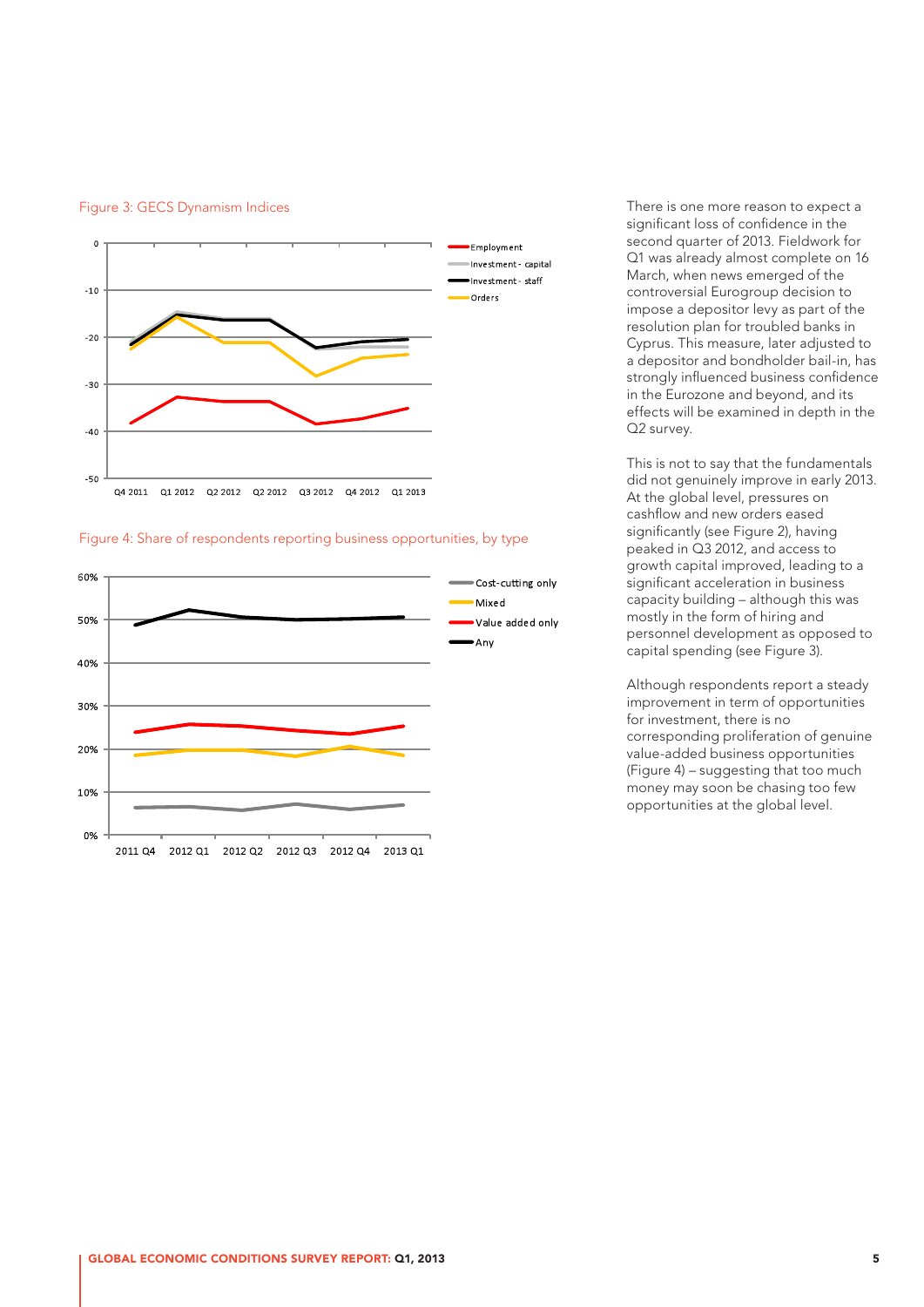# Fundamentals: an overview of the regions and selected markets

Business confidence rose across the regions, with the Americas, Western Europe and South Asia leading the recovery. The highest confidence levels and the highest level of optimism about the global recovery were both observed in the Middle East, which once again overtook Africa as the leader of the recovery (See Figure 5). Tables 1 and 2 at the end of this section provide details of respondents' perceptions.

#### PESSIMISM IN AFRICA DAMPENS BUOYANT MOOD

Africa was the only region in which business confidence actually fell in early 2013, dragged down mostly by struggling small and medium-sized enterprises (SMEs) and non-profits. Within the continent, Cameroon, Uganda and Nigeria lagged a little behind other countries.

This result, though disappointing, is not surprising. It is chiefly the result of a whole year of mounting pressure on cashflow and new orders, although it doesn't help that respondents also saw business opportunities dwindle yet again after reaching their peak in late 2012.

The good news is that access to growth capital is easier than in the recent past and shows signs of stabilising. Inflation and foreign exchange (FX) volatility are also down, although the overall trend over the last year and a half is not encouraging.

Despite this difficult environment, business capacity building (including capital spending, recruitment and staff development) rose strongly in the six months to March 2013, and was still up year-on-year in Q1 2013. However this trend is not strong and could reverse.

#### Figure 5: GECS confidence index by region



#### Figure 6: GECS confidence index in selected markets

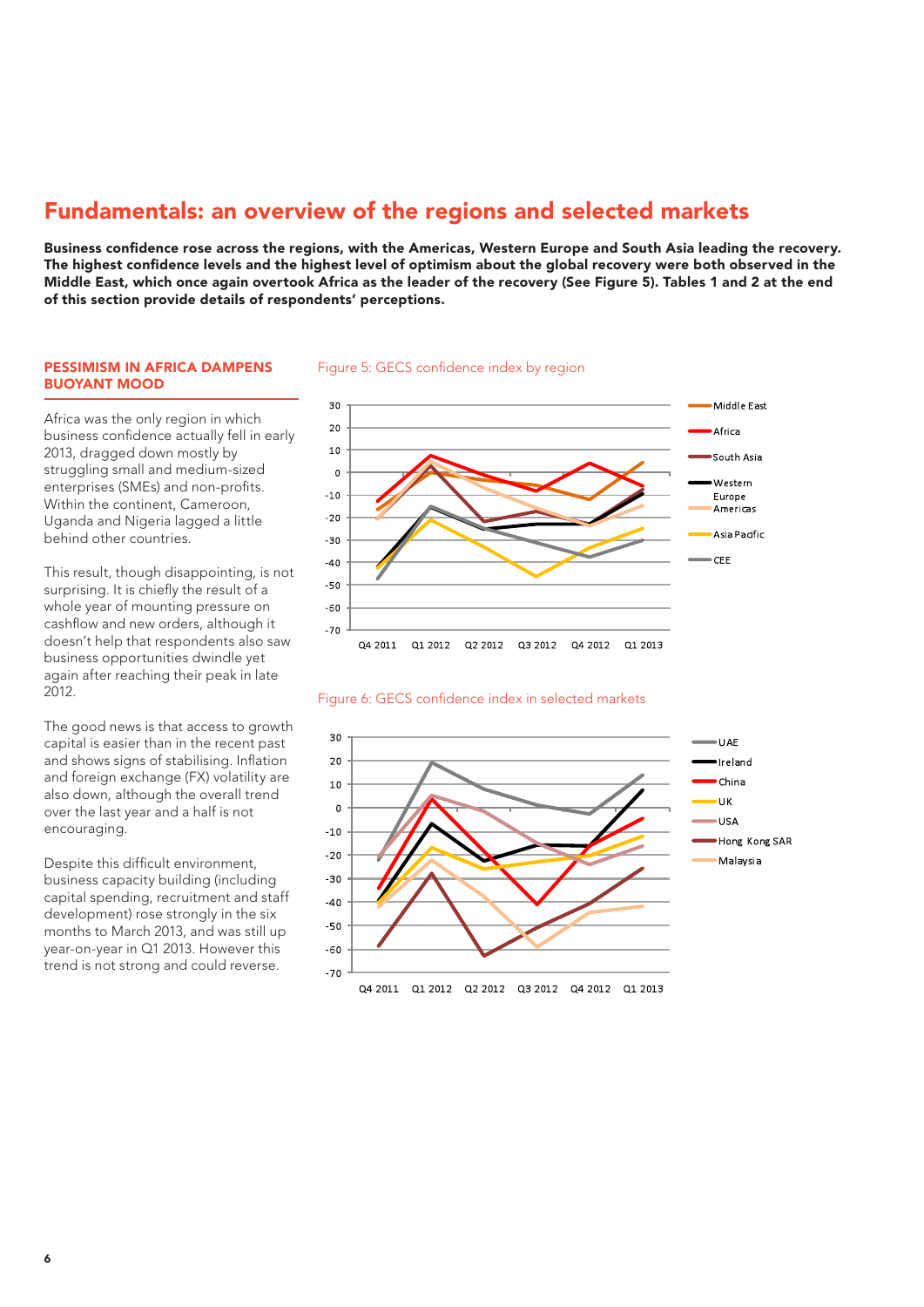#### THE UNITED STATES' POLITICAL HANGOVER

In the US, confidence gains in early 2013 were roughly in line with the global average, although they were held back by poor sentiment among middle management and respondents in large financials. Overall, mid-2012 marked a turning point for the US economy as politics cast a long shadow over the business environment, and only now are businesses beginning to recover and look ahead.

For instance, pressure on cashflow and new orders has been easing for the last six months but is still elevated compared to the period prior to the summer of 2012. Similarly, business and investment opportunities receded substantially in the second half of 2012 and despite a rebound in Q1 they have yet to recover.

As a result, business capacity building may have picked up slightly in early 2013, but is still relatively slow. This is despite the fact that growth capital has become steadily more accessible over the past nine months and that this trend continued, albeit more slowly, in early 2013. On the bright side, FX volatility and inflation have subsided since peaking in Q3 and are now back to levels seen a year and half ago.

Both the economics and the politics of the US recovery are reflected in the fortunes of individual regions – since mid-2012 the Northeast and the South have diverged from the rest of the country in terms of business confidence and performed significantly worse, even taking into account the recent rebound in early 2013. Similarly, confidence in the West and Midwest is converging.

#### 30 Midwect  $M$  $2<sub>c</sub>$ Mid-Atlantic  $10$ Northeast  $S$ outh  $\mathfrak{a}$  $-10$  $-20$  $-30$  $-40$  $-50$  $-60$  $-70$ 2011 04 2012 01 2012 02 2012 03 2012 04 2013 01

#### Figure 7: GECS confidence index in US regions

#### THE CARIBBEAN'S VERY OWN CREDIT CRUNCH.

The Caribbean underperformed the rest of the Americas, with only respondents in large financials and large corporates reporting significant confidence gains. Confidence was most subdued in Jamaica, followed by Barbados and St Lucia.

This relative underperformance has much to do with the fact that pressures on cashflow and orders increased and are elevated compared to last year, while access to growth capital has tightened.

There is also good news coming out of the Caribbean. Business opportunities have generally been on an upward trajectory for the last year and a half, and grew strongly in early 2013. Additionally, FX volatility and inflation are falling for the last six months, after peaking in Q3 and reported investment opportunities surged after falling for nine months straight. As a result, and although a good deal of dynamism was lost in Q1 2013, in net terms business capacity building has strengthened.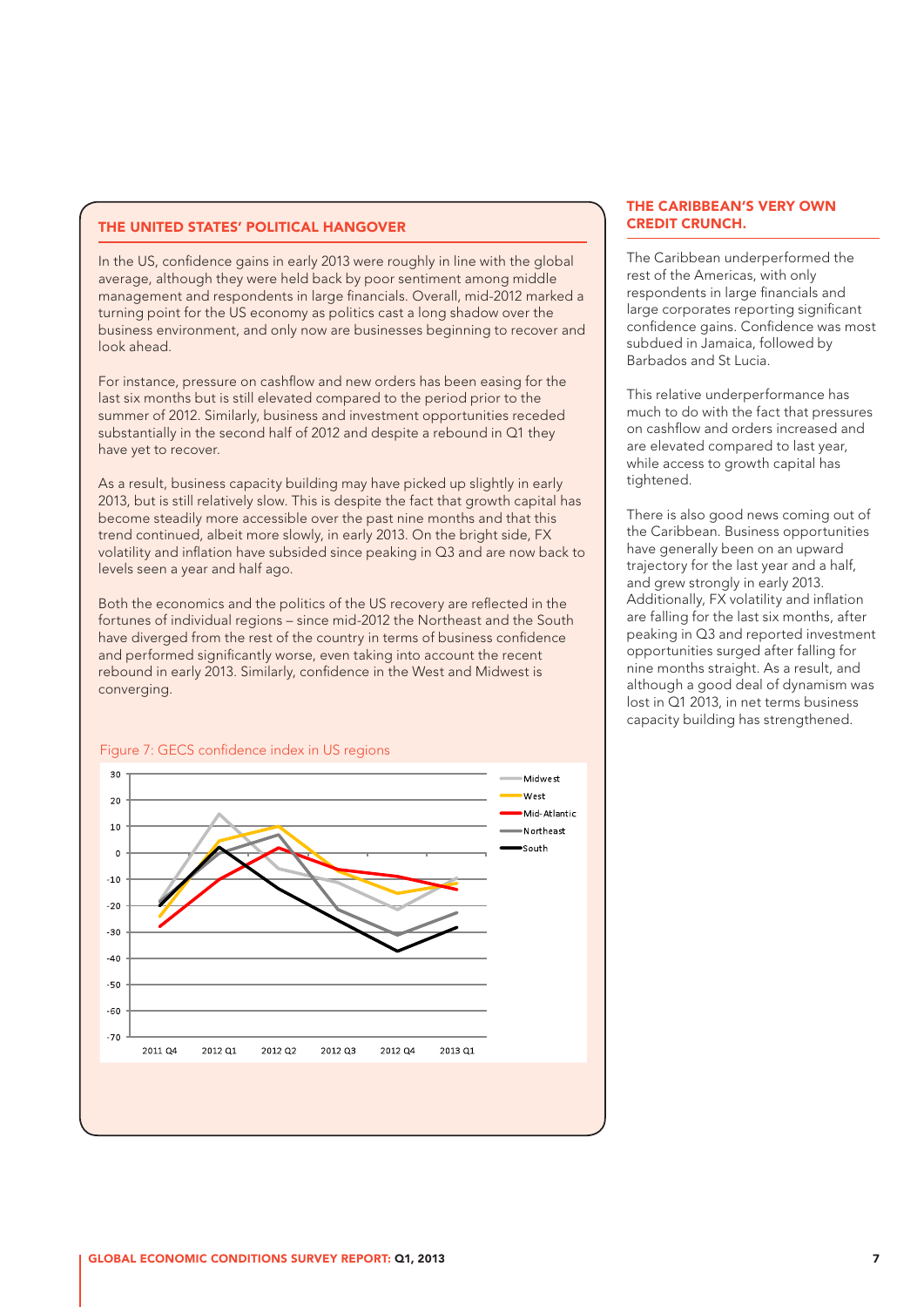#### WESTERN EUROPE CONTINUES ITS SLOW RECOVERY DESPITE CRISIS AND AUSTERITY

Overall, early 2013 was a good time for European respondents, who reported an unexpected easing of the pressures on cashflow and new orders. These had previously peaked during the second half of 2012.

Although capacity building in the region receded slightly in early 2013, the overall trend in the last year and a half has been positive. This is not unrelated to the fact that access to growth capital has eased steadily over the last year and a half, despite austerity policies and the on-going sovereign debt crisis.

That said, business opportunities are scarce and dwindling over time, and the fact that, meanwhile, reported 'investment opportunities' are slowly multiplying suggests that cash-rich businesses in Western Europe may already be tempted to retain fewer of their earnings in future. Finally, inflationary pressures and FX volatility are slowly on the rise, although they are still well below global levels.

Only Switzerland outperformed the wider region, reversing confidence losses in the previous quarter. Cyprus underperformed strongly in anticipation of its controversial rescue package, but confidence also fell in Malta, the Channel Islands and the Isle of Man.

#### IRELAND SOLDIERS ON IN A SLOW, CREDIT-CONSTRAINED RECOVERY

Despite on-going austerity, Ireland has performed surprisingly well over the last year, and recorded larger confidence gains in early 2013 than any other of the best-represented ACCA and IMA markets.

This was primarily the result of business opportunities picking up slightly, both quarter-on-quarter and year-on-year, after declining through the second half of 2012. Overall this is a weak, but still encouraging trend. Moreover, following Ireland's crushing credit crunch, access to growth capital has been improving almost consistently in the last year and half, and continued to do so in the last quarter.

On the other hand, pressures on cashflow and orders are up, building on a consistent upward trend since mid-2012. Reported FX volatility and inflation are also on the rise, and grew substantially in Q1. As a result, business capacity building has slowed in early 2013, but is still above last year' levels and shows an overall upward trend. Similarly, reported investment opportunities fell in early 2013 and are down year on year as well.

#### DESPITE IMPROVED CONDITIONS, SLOWER CAPACITY BUILDING IN THE UK RISKS TRIPLE-DIP

In the UK, pressure on cashflow and new orders peaked in the second half of 2012 but fell sharply in early 2013, albeit to levels still higher than last year's. Less encouraging are the figures on business capacity building. Despite being on an upward trajectory for about a year up to Q4 2012, this has now fallen significantly. The overall trend is not encouraging, even though it has still improved year on year.

This is despite the fact that growth capital has become more accessible since mid-2012 and, although access became more difficult in early 2013 it is still significantly easier than a year ago. The underlying reason for the UK's slow capacity building may instead be that business opportunities receded in Q1, falling to levels comparable to those seen a year ago. That said, the mediumterm trend in business opportunities is flat, so it is unlikely to weigh capacity down for long. Finally, FX volatility and inflation have been on the rise for the last 12 months, but appear to have risen further in early 2013.

#### SCOTLAND POWERS AHEAD OF THE REST OF THE UK ON STRONGER BUSINESS INVESTMENT

In Scotland, business confidence has also been on the rise since mid-2012, although confidence gains have been significantly stronger here than in the rest of the UK. Nearly a third (32%) of respondents reported confidence gains in early 2013, against 13% in late 2012 and 20% in the UK as a whole.

The reasons for such buoyant sentiment in Scotland are complex, pressures on cashflow and orders are falling, after peaking in Q3, and are now below last year's levels. Access to growth capital has improved steadily since Q2 2012, and although business opportunities have become rarer since last year, they are no longer doing so. As a result, business capacity building has accelerated substantially in early 2013, adding to a slow upward trend over the last six quarters. Respondents' views suggest that more earnings are being reinvested into businesses, as outside investment opportunities peaked in mid-2012 and have been falling ever since.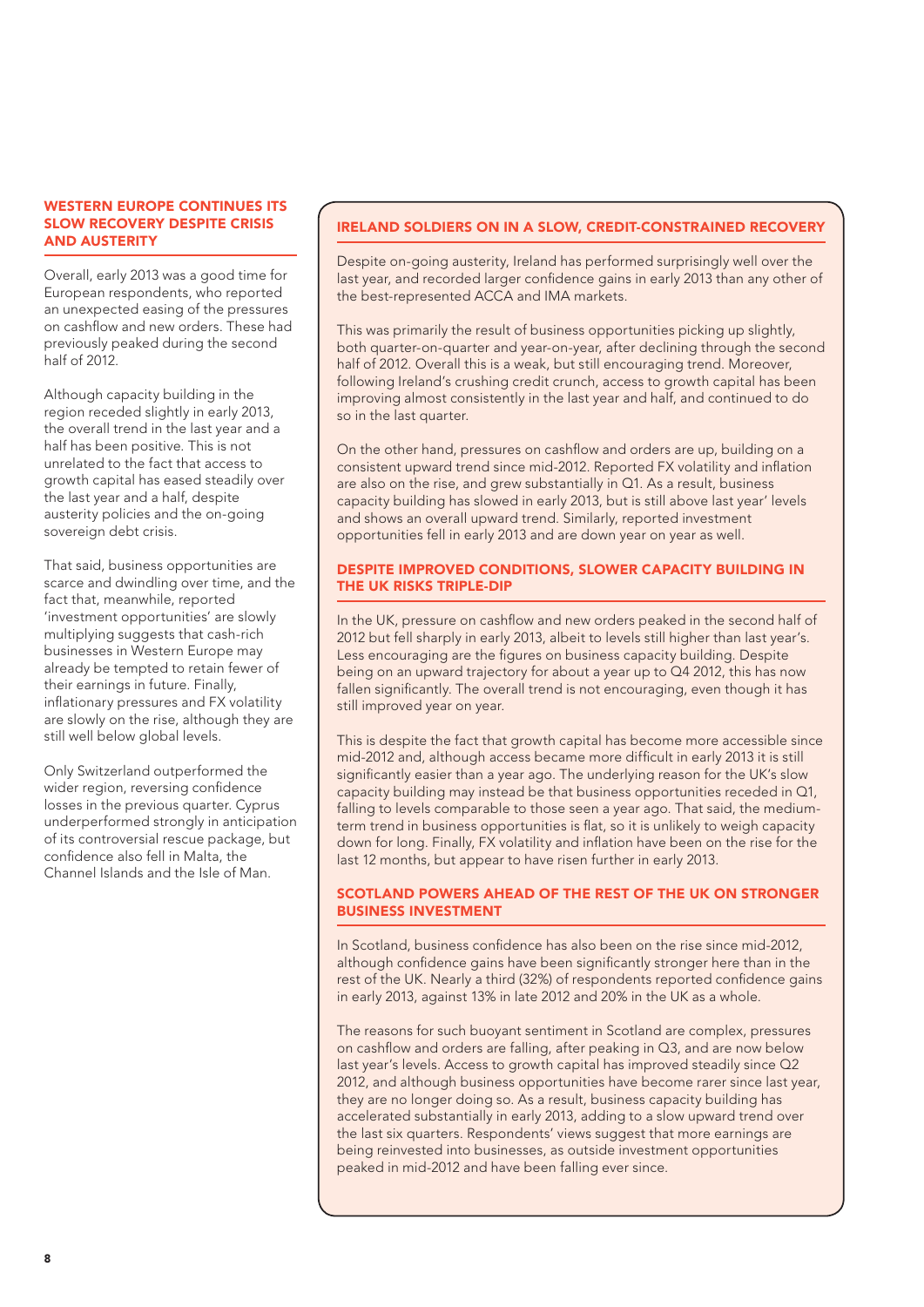#### BUSINESS ENVIRONMENT IS STABILISING IN PAKISTAN, BUT HASN'T YET MADE UP FOR LOST GROUND

In Pakistan, 23% of respondents reported confidence gains against 45% who reported losses, but this still represents a mild improvement on previous quarters. Moreover, there is reason to believe that this trend will continue.

Although pressures on cashflow and new orders were growing exponentially in 2012, the first quarter of 2013 saw a strong improvement and could be the beginning of a return to stability.

Business opportunities became rarer, but still matched last year's levels – and overall the trend over the last year and a half is marginally positive. Additionally, respondents report more opportunities for investment, especially year on year – which suggests a weakly positive trend over the last year. As a result business capacity building has accelerated in early 2013, halting a six-month negative trend.

On the other hand, FX volatility and inflation have risen and are now higher than they've been over the last year and a half.

#### CENTRAL AND EASTERN EUROPE RECOVERING STRONGLY, BUT RUNNING OUT OF GROWTH **OPPORTUNITIES**

Business confidence in the region rebounded strongly following nine months of deterioration. Poland and Slovakia outperformed their peer group substantially, as did Hungary and the Czech Republic, while Bulgaria emerged as the most notable underperformer.

The strong rebound is to some extent justified. Cashflow and new orders are less constrained than in the previous

quarter, when the share of respondents reporting problems probably peaked, although pressures are still substantially elevated compared to the previous year.

On the other hand, value-added business opportunities are still rare, well below last year's levels and showing no signs of improving in the latest quarter. FX volatility and inflation have fallen substantially in the last six months, and growth capital has become steadily easier to access since last year, even though conditions tightened slightly in Q1. The marginal growth in business capacity reported by respondents in the region could be related to this.

#### DESPITE A SURGE OF CONFIDENCE, SOUTH ASIA IS AT RISK OF 'LOSING DYNAMISM'

In South Asia, business confidence grew strongly in early 2013, although detailed analysis paints a more nuanced picture. Pakistan lagged the rest of the region for business confidence gains and so did respondents in the public sector and (to some extent) SMEs. Perhaps significantly, senior managers and directors in the region registered smaller confidence gains than junior and mid-level staff.

Pressure on cashflow and new orders is down substantially after peaking in Q4, while access to growth capital has been slowly easing for the last nine months. Moreover, reported investment opportunities have been multiplying over the last nine months and the region is now outperforming the global average in this regard.

However, actual business opportunities are still scarce, well below the levels seen in late 2011, and down slightly from late 2012. FX volatility and input price inflation have grown consistently over the last six months and are on an overall upward trajectory.

Despite these challenges, business capacity building accelerated in early 2013, although the region has also lost much of its private sector dynamism and largely depends on government spending for capital formation.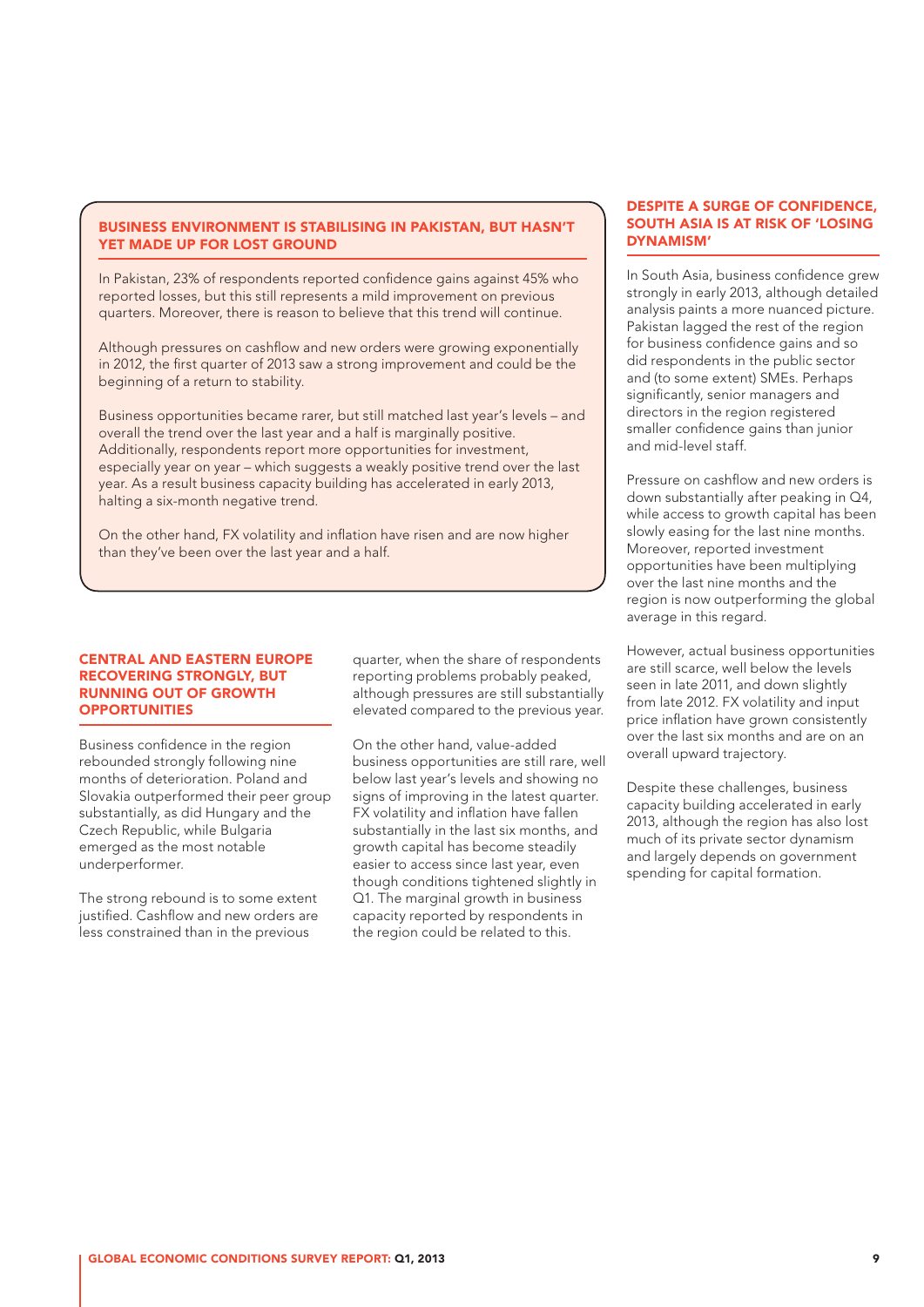#### MORE INVESTMENT CHASING FEWER OPPORTUNITIES IN THE ASIA-PACIFIC REGION

The region registered a strong improvement in business confidence in early 2013, against a mixed set of fundamentals. Pressure on cashflow and orders is down following a peak in Q3 2012, and is roughly at the same level as a year ago. Growth capital has become increasingly more accessible over the last year and the region is generally well served by global standards. Finally, investment opportunities have also picked up slightly, although they have been less common over the last nine months compared to earlier periods.

As a result, business capacity building has accelerated slightly over the last six months, although it's still down substantially from a year ago. This may have something to do with the fact that value added business opportunities have receded in general, falling back to the average levels seen over the last two years. Additionally, FX volatility and inflation have ticked upwards, ending what seemed like a trend towards stabilisation over much of the last year.

Australia, New Zealand and Japan outperformed the broader region while China underperformed in terms of business confidence in early 2013. Importantly, though, it was primarily respondents at the director level who held back the rise in business confidence in the region.

#### SINGAPORE HOLDS ON TO REGIONAL LEAD AS BUSINESS CONDITIONS STABILISE

Singapore may be leading the wider region in terms of business confidence – its fundamentals however speak of an economy still under pressure, but stabilising.

Pressure on cashflow and orders increased slightly, although the mediumterm trend is towards greater stability. Similarly, although business opportunities receded in early 2013, following a brief surge in late 2012, they are still above average levels seen over the last six quarters. Inflation and FX volatility increased, however, interrupting what appeared to be a steady improvement over the last year.

On the other hand, investment opportunities have multiplied in early 2013 and access to growth capital has continued to improve, building on a strong trend over the last eighteen months. As a result, business capacity building accelerated mildly, after slowing throughout the second half of 2012,

## Q1 2013 COULD MARK THE END OF THE CHINA SLOWDOWN

Despite confidence gains, it is clear that business dynamism in China and Hong Kong has been dented as finance professionals take stock of the slowdown and its aftermath.

Pressures on cashflow and new orders eased significantly in early 2013, following a steady build-up throughout 2012 as the economy slowed down. Inflation and FX volatility have stabilised, after falling consistently for a full year, and respondents report more investment opportunities for their organisations.

On the other hand, actual business opportunities dwindled significantly, ending what had been a fairly stable improvement throughout 2012. Access to growth capital remains inconsistent, and deteriorated in the last quarter. Despite this, however, business capacity building appeared to accelerate in the first quarter of 2013, ending a full year of negative trends, as the China slowdown has turned out to be manageable after all.

#### DESPITE TEMPORARY RELIEF, MALAYSIA IS RUNNING OUT OF STEAM

While respondents in Malaysia also reported rising confidence, confidence gains were weaker here than in any other well-represented ACCA or IMA market. There is cause for some optimism: pressures on cashflow and new orders fell sharply after rising consistently for a whole year; FX volatility and inflation have increased, but only marginally, and are still well below last year's levels. But otherwise it is clear that a lot of dynamism has drained out of the Malaysia economy.

Reported business opportunities are down marginally to the levels seen last year, while the overall trend has been flat over the last year and a half. Outside investment opportunities have also been falling steadily for the last six months and are now well below last year's levels. Additionally, access to growth capital has followed a weakly negative trend over the last year and a half, including early 2013.

As a result, business capacity building has accelerated only marginally in the first quarter of 2013 and is still very subdued compared to last year's volumes.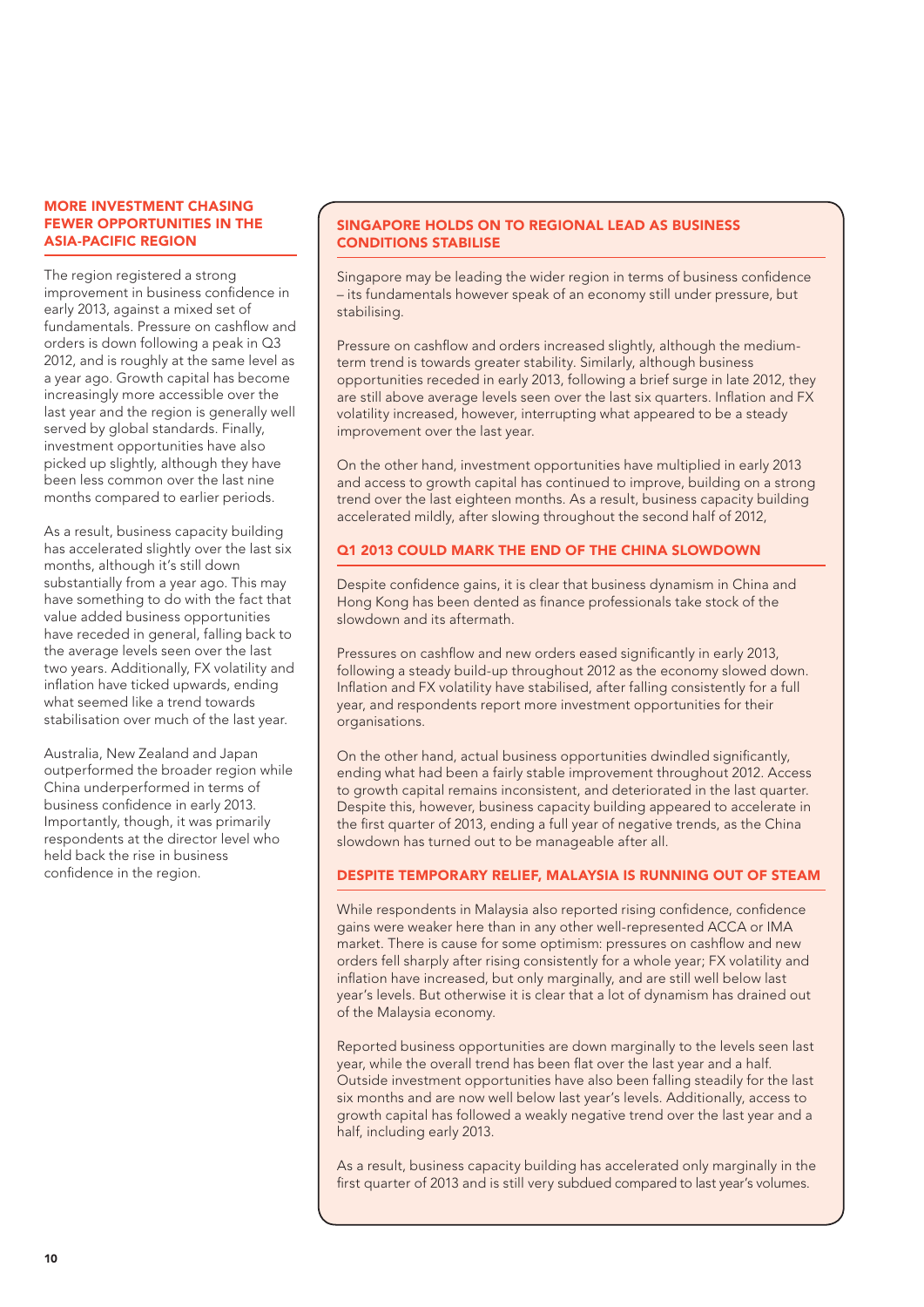#### MIDDLE EAST TOPS CONFIDENCE LEAGUE TABLE, BUT ITS LEAD IS THREATENED BY FALLING INVESTMENT

The Middle East is now once again leading the global recovery. Cashflow and demand pressures eased sharply compared to their peak in Q4, and have fallen to a very low level by the standards of recent quarters. Moreover, growth capital has become much more accessible and investment opportunities have increased substantially following a dip in the second half of 2012.

On the other hand, FX volatility and inflation have grown over the last six months and are generally on an upward trajectory. More importantly, business opportunities have receded following what appears to have been a one-off surge in Q4, to roughly the same level as one year ago. As a result, despite an improving investment environment, business capacity building has slowed both over the last quarter and year on year.

At the country level, Israel appeared to outperform the rest of the region in terms of business confidence, while Jordan underperformed. Among the different occupations, it was supervisors who demonstrated the smallest confidence gains.

#### IN THE BUOYANT EMIRATES, TOO MUCH CAPITAL MAY SOON BE CHASING TOO FEW OPPORTUNITIES

As in previous quarters, the UAE have emerged as the most confident among the better-represented ACCA and IMA markets. Although pressures on cashflow and new orders have eased significantly, justifying some confidence gains, trends in other fundamentals are less encouraging.

Access to growth capital improved strongly for the fourth consecutive quarter. However, because of dwindling business opportunities – a consistent trend over the last six months – the resulting acceleration in business capacity building has been very modest, while inflation and FX volatility have grown. In fact, businesses may have strong incentives not to retain earnings as respondents reported growing levels of external investment opportunities.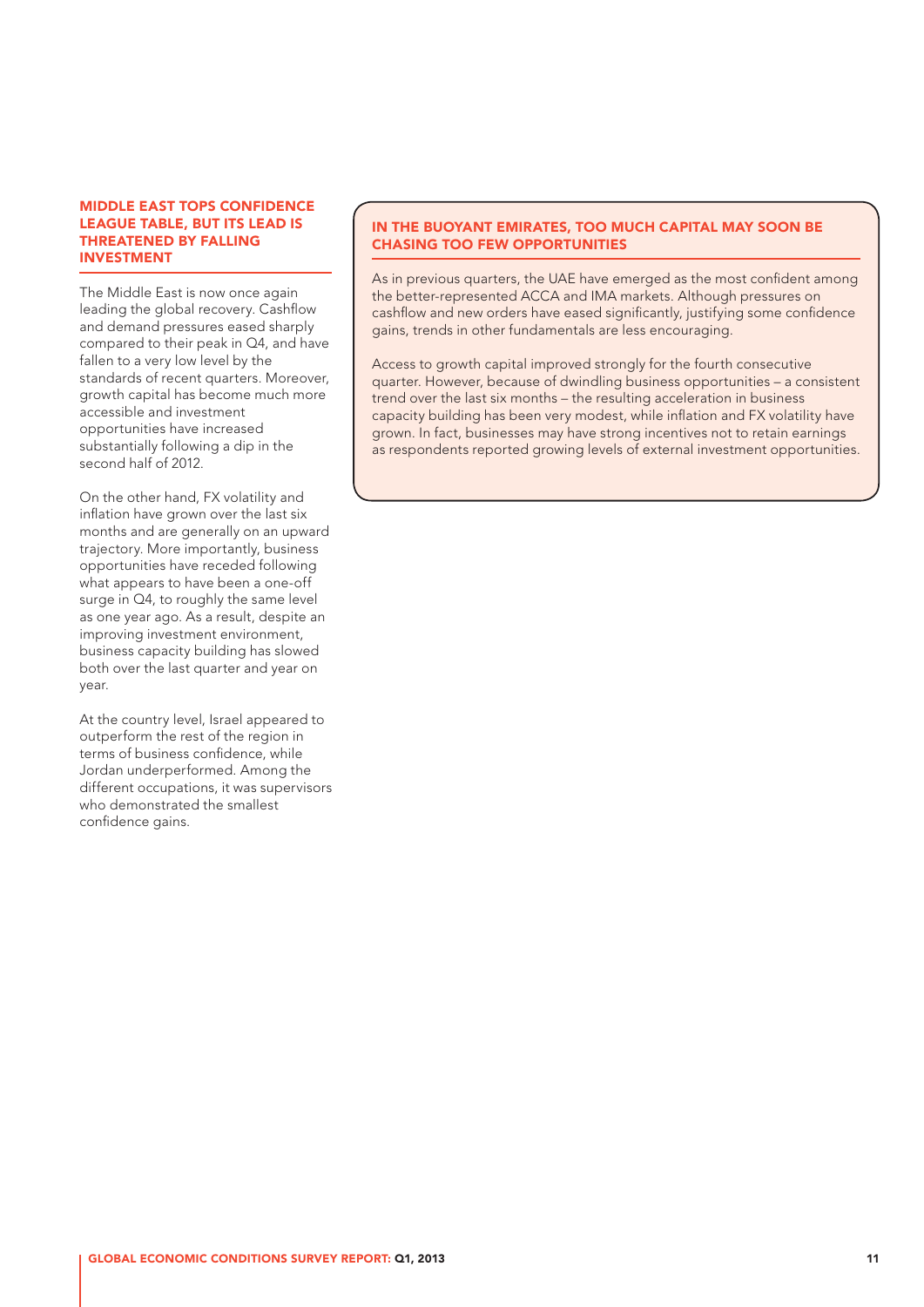|                | Getting<br>better | At the<br>bottom and<br>will improve | At the<br>bottom and<br>will remain | Getting<br>worse | Don't know | <b>Index</b> | QoQ change           | <b>YoY</b> change    |
|----------------|-------------------|--------------------------------------|-------------------------------------|------------------|------------|--------------|----------------------|----------------------|
| Total          | 25.3%             | 17.2%                                | 29.3%                               | 24.4%            | 3.8%       | $-11.1$      | ▲                    |                      |
| <b>OECD</b>    | 23.9%             | 16.1%                                | 33.7%                               | 23.1%            | 3.1%       | $-16.7$      | ▲                    | $\blacktriangledown$ |
| Non-OECD       | 27.4%             | 18.9%                                | 22.7%                               | 26.4%            | 4.7%       | $-2.8$       | ▲                    | $\blacktriangle$     |
| Americas       | 33.7%             | 16.2%                                | 25.5%                               | 20.4%            | 4.3%       | 4.0          | ▲                    | $\blacktriangle$     |
| Caribbean      | 17.7%             | 27.4%                                | 19.4%                               | 29.0%            | 6.5%       | $-3.2$       | ▲                    | $\blacktriangle$     |
| Middle East    | 38.7%             | 15.3%                                | 19.8%                               | 23.4%            | 2.7%       | 10.8         | ▲                    | $\blacktriangle$     |
| Asia Pacific   | 22.5%             | 16.8%                                | 24.0%                               | 29.0%            | 7.6%       | $-13.7$      | ▲                    | $\blacktriangle$     |
| CEE            | 22.7%             | 10.3%                                | 34.0%                               | 29.9%            | 3.1%       | $-30.9$      | ▲                    | $\blacktriangledown$ |
| South Asia     | 34.0%             | 25.5%                                | 17.0%                               | 17.0%            | 6.4%       | 25.5         | ▲                    | $\blacktriangledown$ |
| Western Europe | 12.4%             | 17.2%                                | 41.6%                               | 27.1%            | 1.8%       | $-39.1$      | $\blacktriangle$     | $\blacktriangle$     |
| Africa         | 29.8%             | 21.5%                                | 21.5%                               | 24.9%            | 2.2%       | 5.0          | $\blacktriangledown$ | $\blacktriangledown$ |
| China          | 27.9%             | 20.9%                                | 23.3%                               | 27.9%            | 0.0%       | $-2.3$       | ▲                    | $\blacktriangledown$ |
| Hong Kong SAR  | 17.6%             | 14.7%                                | 29.4%                               | 26.5%            | 11.8%      | $-23.5$      | ▲                    | $\blacktriangle$     |
| Ireland        | 12.9%             | 35.5%                                | 34.4%                               | 17.2%            | 0.0%       | $-3.2$       | ▲                    | $\blacktriangledown$ |
| Malaysia       | 14.3%             | 17.9%                                | 23.8%                               | 34.5%            | 9.5%       | $-26.2$      | ▲                    | $\blacktriangledown$ |
| Pakistan       | 30.4%             | 23.2%                                | 21.4%                               | 17.9%            | 7.1%       | 14.3         | $\star$              | $\star$              |
| Singapore      | 32.0%             | 16.0%                                | 14.0%                               | 28.0%            | 10.0%      | 6.0          | $\star$              | $\star$              |
| <b>UK</b>      | 10.5%             | 13.9%                                | 46.2%                               | 27.3%            | 2.1%       | $-49.1$      | ▲                    | $\blacktriangle$     |
| <b>UAE</b>     | 53.5%             | 16.3%                                | 14.0%                               | 14.0%            | 2.3%       | 41.9         | ▲                    | $\blacktriangle$     |
| <b>US</b>      | 36.4%             | 13.3%                                | 27.0%                               | 18.9%            | 4.4%       | 3.9          | ▲                    | $\blacktriangle$     |

## Table 1: Detailed Recovery Index for selected markets

## Table 2: Detailed Confidence Index for selected markets

|                | <b>Much less</b><br>confident | <b>Less</b><br>confident | No change | <b>More</b><br>confident | Much more<br>confident | Index   | QoQ change           | <b>YoY</b> change    |
|----------------|-------------------------------|--------------------------|-----------|--------------------------|------------------------|---------|----------------------|----------------------|
| Total          | 10.7%                         | 26.4%                    | 38.8%     | 20.6%                    | 3.6%                   | $-13.0$ | ▲                    |                      |
| OECD           | 10.7%                         | 24.9%                    | 41.2%     | 20.1%                    | 3.1%                   | $-12.3$ | ▲                    |                      |
| Non-OECD       | 10.7%                         | 28.7%                    | 35.2%     | 21.2%                    | 4.2%                   | $-14.0$ | ▲                    |                      |
| Americas       | 11.4%                         | 26.9%                    | 38.2%     | 19.7%                    | 3.8%                   | $-14.7$ | ▲                    | ▼                    |
| Caribbean      | 8.1%                          | 22.6%                    | 46.8%     | 21.0%                    | 1.6%                   | $-8.1$  | ▲                    |                      |
| Middle East    | 10.7%                         | 18.8%                    | 36.6%     | 24.1%                    | 9.8%                   | 4.5     | ▲                    |                      |
| Asia Pacific   | 9.2%                          | 35.1%                    | 36.3%     | 16.0%                    | 3.4%                   | $-24.8$ | ▲                    | $\blacktriangledown$ |
| <b>CEE</b>     | 14.4%                         | 30.9%                    | 39.2%     | 14.4%                    | 1.0%                   | $-29.9$ | ▲                    |                      |
| South Asia     | 10.6%                         | 25.5%                    | 35.1%     | 25.5%                    | 3.2%                   | $-7.4$  | ▲                    | ▼                    |
| Western Europe | 9.2%                          | 22.5%                    | 45.7%     | 20.7%                    | 1.8%                   | $-9.2$  | ▲                    |                      |
| Africa         | 12.6%                         | 27.5%                    | 25.8%     | 28.0%                    | 6.0%                   | $-6.0$  | $\blacktriangledown$ |                      |
| China          | 11.6%                         | 23.3%                    | 34.9%     | 25.6%                    | 4.7%                   | $-4.7$  | ▲                    | $\blacktriangledown$ |
| Hong Kong SAR  | 5.7%                          | 34.3%                    | 45.7%     | 11.4%                    | 2.9%                   | $-25.7$ | ▲                    |                      |
| Ireland        | 6.5%                          | 17.2%                    | 45.2%     | 30.1%                    | 1.1%                   | 7.5     | ▲                    |                      |
| Malaysia       | 11.9%                         | 42.9%                    | 32.1%     | 11.9%                    | 1.2%                   | $-41.7$ | ▲                    | ▼                    |
| Pakistan       | 14.3%                         | 30.4%                    | 32.1%     | 21.4%                    | 1.8%                   | $-21.4$ | $\star$              | $\star$              |
| Singapore      | 4.0%                          | 36.0%                    | 44.0%     | 12.0%                    | 4.0%                   | $-24.0$ | $\star$              | $\star$              |
| <b>UK</b>      | 9.7%                          | 22.4%                    | 47.6%     | 18.2%                    | 2.1%                   | $-11.8$ | ▲                    |                      |
| <b>UAE</b>     | 4.7%                          | 14.0%                    | 48.8%     | 23.3%                    | 9.3%                   | 14.0    | $\blacktriangle$     | $\blacktriangledown$ |
| US <sub></sub> | 11.2%                         | 28.3%                    | 37.2%     | 19.8%                    | 3.5%                   | $-16.2$ | ▲                    | $\blacktriangledown$ |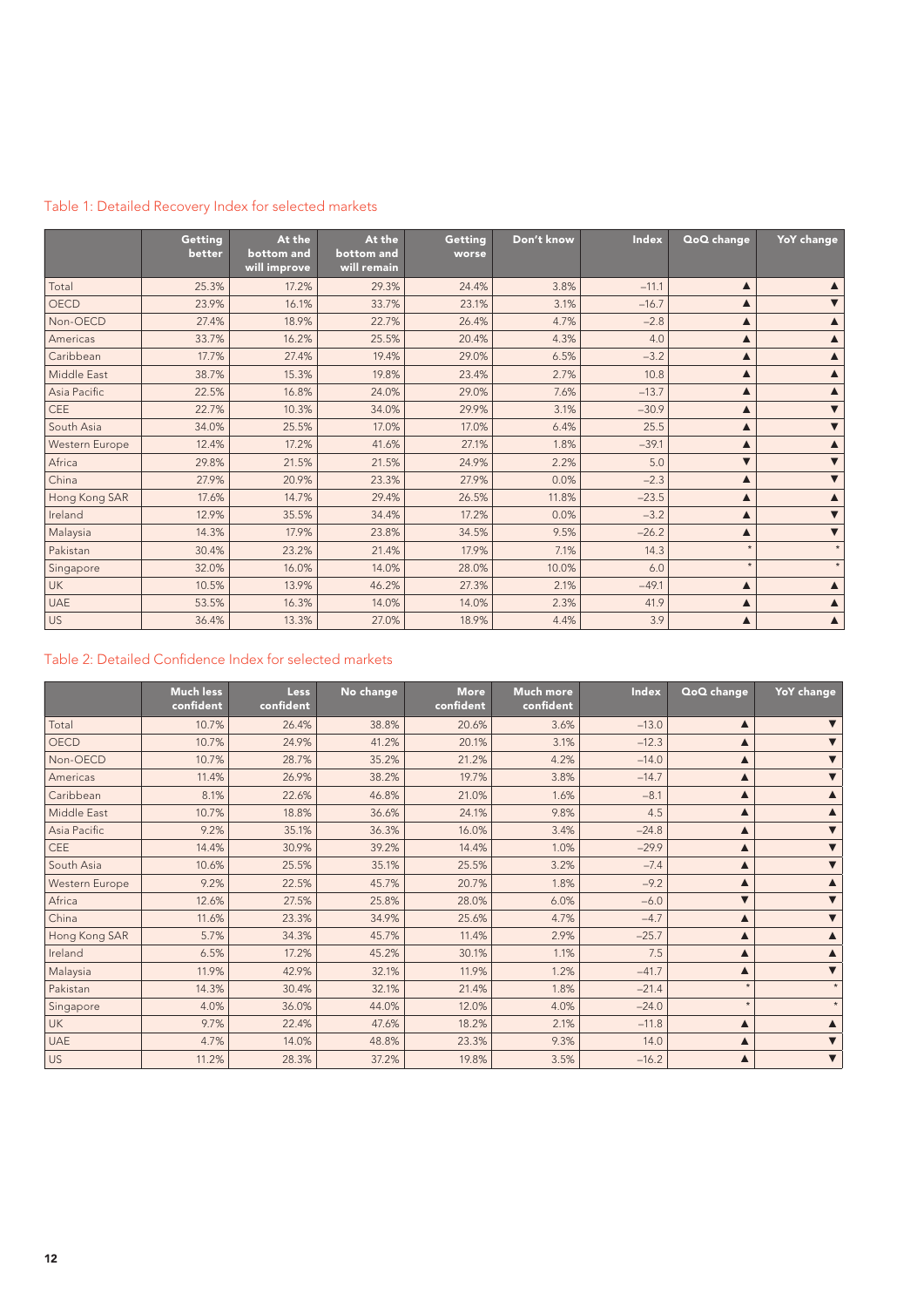## Views from the coalface

#### IMPRESSIONS AND COMMENTARY FROM SELECTED MARKETS

'I believe the re-election of the president has put a lot of companies on edge with [regards to] Obamacare; I think companies are holding tight in 2013 and waiting to see what happens to their costs in 2014 before investing in new capital.'

Controller, private medium-sized manufacturer, US (Northeast)

'[The] conclusion of stimulus spending in the US [has had an] effect on infrastructure product purchases. As a manufacturer of fiber optic cable, once the stimulus spending was 'complete,' our sales were reduced significantly. Supervisor, large manufacturer, US (South)

'As a pan European logistics company we have noticed reduced orders right across Europe and a tendency to reduce stockholding resulting in bigger peaks and troughs.' VP Sales, large logistics firm, UK (Northern Ireland)

'More QE [Quantitative Easing] and more inflation will see more UK manufacturers closing businesses down – there is no scope anymore to pass on the rising costs to end-users.' Internal auditor, mid-cap, UK (South East of England)

'A reduction in local government funding towards our charity clients has impacted on their ability to survive. As a result we are now in a cut throat environment in tendering for work at a lower fee level.'

Accountant, SMP, UK (Yorkshire and the Humber)

'The UAE economy is forecast to grow by nearly 4% in 2013, according to economic surveys. There has been a reflection of this upbeat mood in my organization which is indicated by undertaking of new capital investments. Though there is a tendency for my

company to move towards more debt financing, increased global risk aversion is adding to financing costs and limiting the availability of credit, particularly in the GCC, in view of goings on in neighbouring countries.' Manager, medium-sized wholesale/ retail business, UAE

'The Government's decision to increase foreign worker levies has put great pressure on SMEs such as ours that are very much labour intensive' Senior manager, medium-sized business, Singapore

'Because of a lack of planning and vision within government, new industries are not emerging. The business situation is getting worse as industrialists are taking their business, especially textiles, from Pakistan to Bangladesh.'

Manager, large insurer, Pakistan (Karachi)

'It is rather chaotic right now. Apparently current Government personnel are putting less effort into development and more into trying to beef up their image ahead of the coming election. Economic activities are moving south as a result of uncertainty. Many good organisations have taken the route of voluntary delisting but a number of companies are also moving their operations and head offices abroad. This is not a good sign, but such are the actions deemed necessary by a number of big international organizations.' CFO, Malaysia

'The restriction order on the property development industry has had an effect of my company, as it has resulted in fewer new house sales and an increase in land and other construction costs.' Newly qualified accountant, large Corporate, China (Guangdong)

'[We're seeing a] continued reduction in government spending on education, specifically, the TAFE [Technical and Further Education] sector. Although we have been advised, this week, by our CEO that the worst has passed, impacts to come include rationalisation of our asset base, further impacts on training courses and delivery of services to clients and potential clients.' Academic, public sector, Australia

'As the economic environment continues to deteriorate, more customers are moving to sub-standard products, no longer concerned about quality. This is eating into our market share as our vision and strategy has always been to provide a quality product. For now our products are taken to be a luxury that most can live without.'

Director, small business, Zimbabwe

'The General Elections held on March 4th 2013 stopped all potential investors from investing in the country. Our organisation was also affected in the sense that fewer customers came: many were holding off for three months due to the elections.' Controller, small business, Kenya

'The devaluation of our currency has impacted economic development of the country to such an extent that it is not sustainable. High fuel prices have had multiple effects on prices of all commodities. The lack of adequate forex reserves has also affected the import cover period with huge arrears accruing. Nonetheless, our only hope are the revenues from Agricultural sector which is the bedrock of our economy – with good rains we are optimistic that the economy will slowly turn around'

Accountant, large financial, Malawi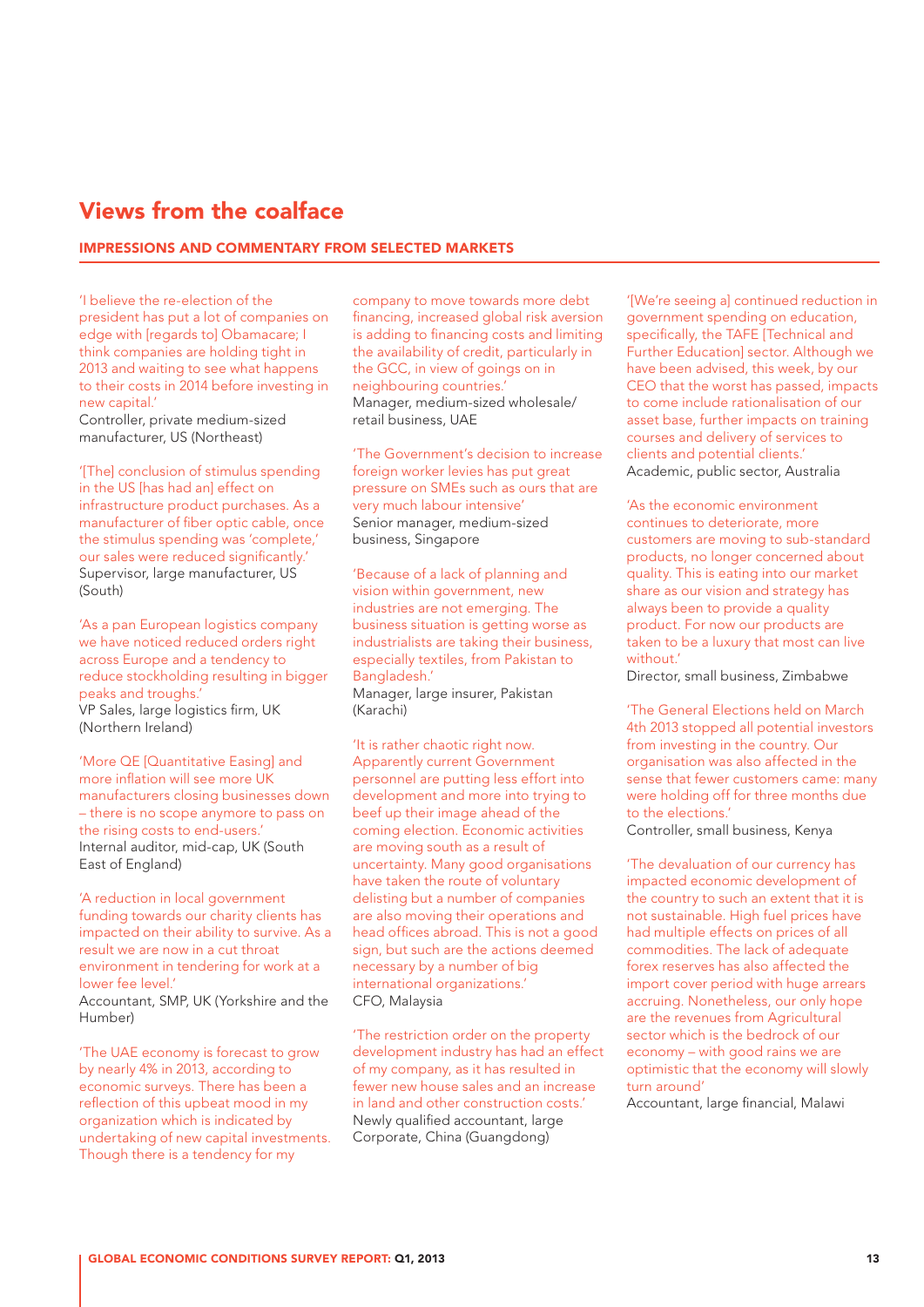# **Conclusions**

The first quarter of 2013 has been, on balance, a good time for the global economy. Although the confidence gains seen in the last quarter are unlikely to survive to the second half of the year, improved fundamentals – especially demand and cashflow – should still provide some relief to businesses around the world.

Instead, the biggest problem in 2013 is likely to be restoring dynamism to the global economy. In the world's fastestgrowing markets, business opportunities are becoming scarce, frustrating both policymakers and investors, at home and abroad. While access to finance isn't necessarily as easy as it could be, it's clear that for now it is not the lack of funds that is holding businesses back – it's the relative lack of promising projects to invest in.

The good news is that all three of the world's major economies are recovering, however weakly, from a combination of challenges. Europe is managing to stagger on despite the impact of austerity; China has almost manuscription and the certainly avoided a hard landing; even the US economy is recovering from the political fallout of late 2012, with businesses slowly taking stock of the real impact of new policies and considering investment once again. The next quarter will test their ability to turn this newfound resilience into growth.